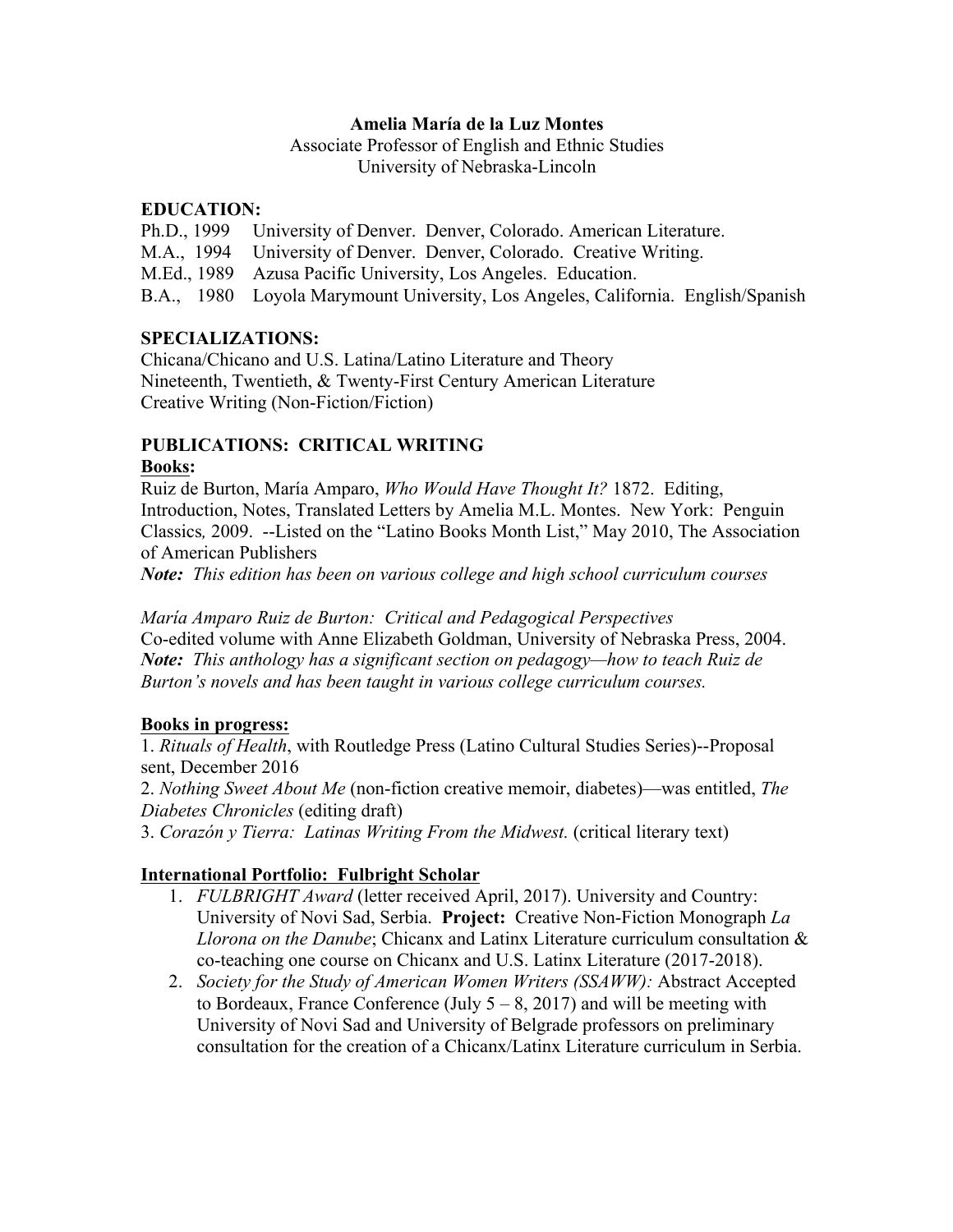### **Articles submitted (forthcoming, accepted, or under review):**

Montes, Amelia María de la Luz. "Latino Studies and Ethnic Studies at Midwestern Colleges and Universities." *The Latino Midwest Reader*. Eds. Omar Valerio-Jiménez, Santiago Vaquera-Vásquez, and Claire F. Fox. Champaign: University of Illinois Press. (Forthcoming, 2017).

## **Selected Articles and Chapters in Journals and Books:**

\*Peer Reviewed

\*Montes, Amelia María de la Luz. "Rituals of Health." *The Routledge Companion to Latina/o Popular Culture.* Ed. Frederick Luis Aldama. New York: Routledge, 2016. Pp. 256-266.

\*Montes, Amelia María de la Luz. "María Amparo Ruiz de Burton." *Latino/a Literature in the Classroom: 21st Century Approaches to Teaching.* Ed. Frederick Luis Aldama. New York: Routledge, 2015, pp. 290-298.

## **PUBLICATIONS: CREATIVE WRITING Selected Fiction, Creative Non-fiction, Poetry in journals and anthologies:**

\*Peer Reviewed

\*(short story) "La Omaha Mariachi Dyke." *Afro-Hispanic Review.* (forthcoming 2017)

\*(poems) "Platicando Existentialism While Writing a New Song" and "Birthday Party." Jota Anthology. Kórima Press, San Francisco. (accepted/contract signed, 2016).

\*(short story) "Frayed Edges, Loose Thread." *Angels of the Americlypse: An Anthology of New Latin@ Writing.* Eds. Chavez, John and Carmen Gimenez Smith. Counterpath Press, 2014.

# **DIGITAL PUBLICATIONS:**

*La Bloga,* **National/International Blog: http://labloga.blogspot.com/**

*La Bloga* is a national/international daily critical literary and cultural blog focusing on U.S. Latina/Latino and Chicana/Chicano writing, art, music, health, culture, and politics. I am one of eleven writers. We are poets, fiction, and non-fiction writers. This has brought my critical and creative work significant attention. In fact, the 2013 Modern Language Association Conference (MLA) in Boston, scholar Jennifer Lozano (University of Illinois, Urbana-Champaign), featured *La Bloga's* international impact in a paper entitled "Convergence Cultura? Reevaluating New Media Scholarship through a Latina/Latino Literary Blog, *La Bloga*."

As well, Aunt Lute Books (a multicultural women's press since 1982) featured and quoted my piece on writer Gloria Anzaldúa on their website (titled: "Gloria Anzaldúa's Enduring Legacy Celebrated in *La Bloga*," and on March 4, 2012, an international blog entitled *Migrare/Migrate/Change* re-published my post, "Banned Books" on its site.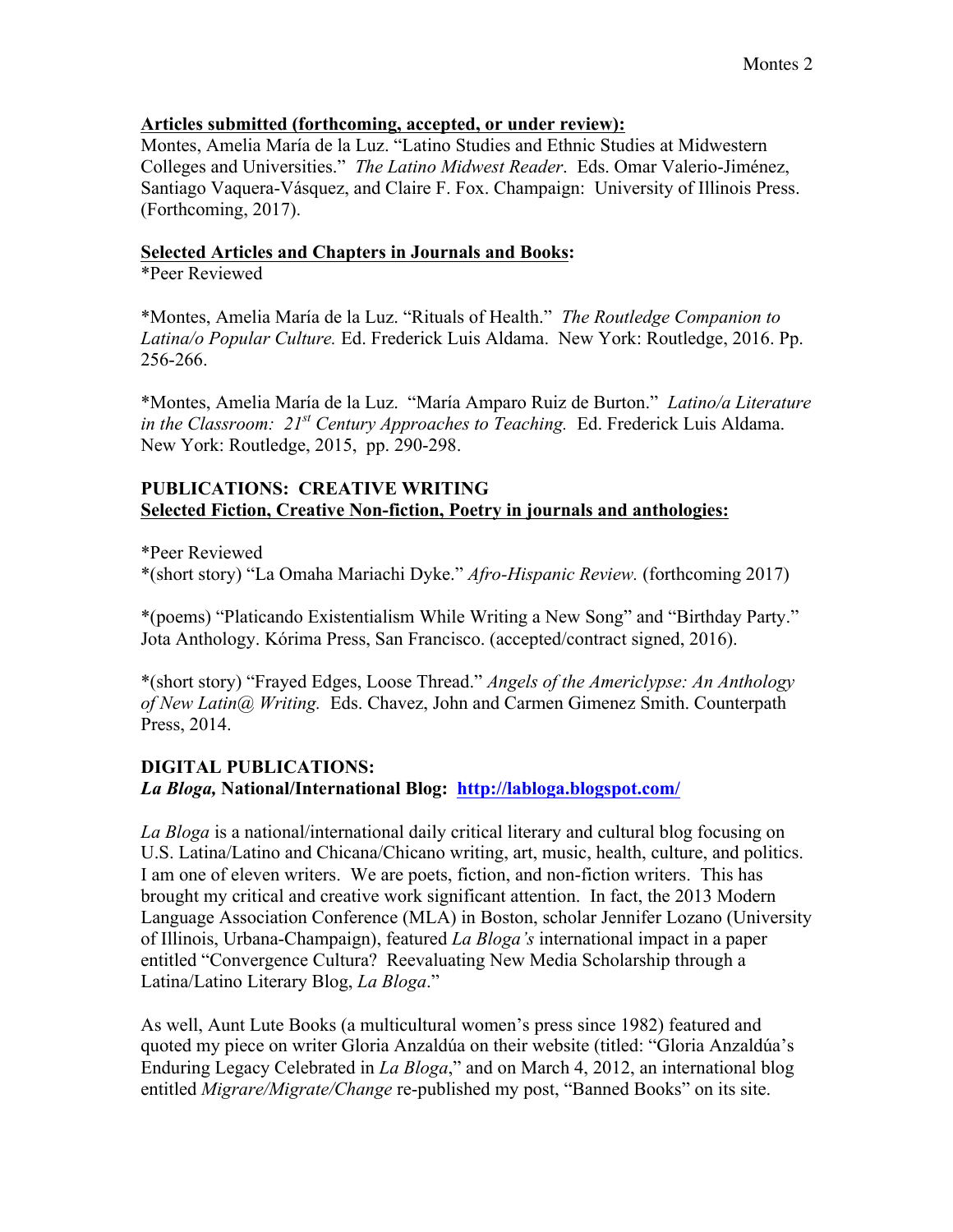In 2015 at the International Latina/Latino Conference in Chicago, La Bloga writers were on a panel and library curators from UCLA, Stanford, and USC were present. They spoke to us about their intentions to archive our articles. We are in negotiations with them on this project.

## **Selected La Bloga Articles posted:**

"*Beatriz at Dinner* and Other Pensamientos." June 11, 2017. http://labloga.blogspot.com/2017/06/beatriz-at-dinner-and-other-pensamientos.html

"Practicing Abuelita Medicine When Healthcare is Unavailable: Interview with Yerbetera Andina, La Loba." May 7, 2017. http://labloga.blogspot.com/2017/05/practicing-abuelita-medicine-when.html

"*Long Stories Cut Short:* Interview with Frederick Luis Aldama." February 5, 2017. http://labloga.blogspot.com/2017/02/long-stories-cut-short-interview-with.html

"MUJERES"—Five Latina Artists Exhibit Their Work in Kearney, Nebraska. October 30, 2016. http://labloga.blogspot.com/2016/10/mujeres-five-latina-artists-exhibit.html

"Diabetes Type I & II: Can't Take It Anymore?" June 12, 2016 http://labloga.blogspot.com/2016/06/diabetes-type-ii-cant-take-it-anymore.html

"Xicana Nebraska: 'Taking With Me the Land.'" August 28, 2016. http://labloga.blogspot.com/2016/08/xicana-nebraska-taking-with-me-land.html

"Diabetes Type II: Thoughts Regarding the Terms 'Remission' and 'Cure,'" August 21, 2016. http://labloga.blogspot.com/2016/08/diabetes-type-ii-thoughts-regarding.html

"Faith and Fat Chances: Interview with Author, Carla Trujillo." *La Bloga.* November 22, 2015. http://labloga.blogspot.com/2015/11/faith-and-fat-chances-interview-with.html

"'San Francisco, Mi Amor!': Interview with Critically Acclaimed Chicana Lesbian Comic, Monica Palacios." *La Bloga.* November 8, 2015. http://labloga.blogspot.com/2015/11/san-francisco-mi-amor-interview-with.html

"All Day, Talking: A Conversation with Poet, Sarah A. Chavez." *La Bloga.* October 11, 2015. http://labloga.blogspot.com/2015/10/all-day-talking-conversation-with-poet.html

"Just Published! *Decolonize Your Diet:* Interview with Luz Calvo and Catriona Esquibel." *La Bloga.* October 4, 2015. http://labloga.blogspot.com/2015/10/justpublished-decolonize-your-diet.html

"How Winter Began: A Conversation with Joy Castro." *La Bloga.* September 27, 2015. http://labloga.blogspot.com/2015/09/how-winter-began-conversation-with-joy.html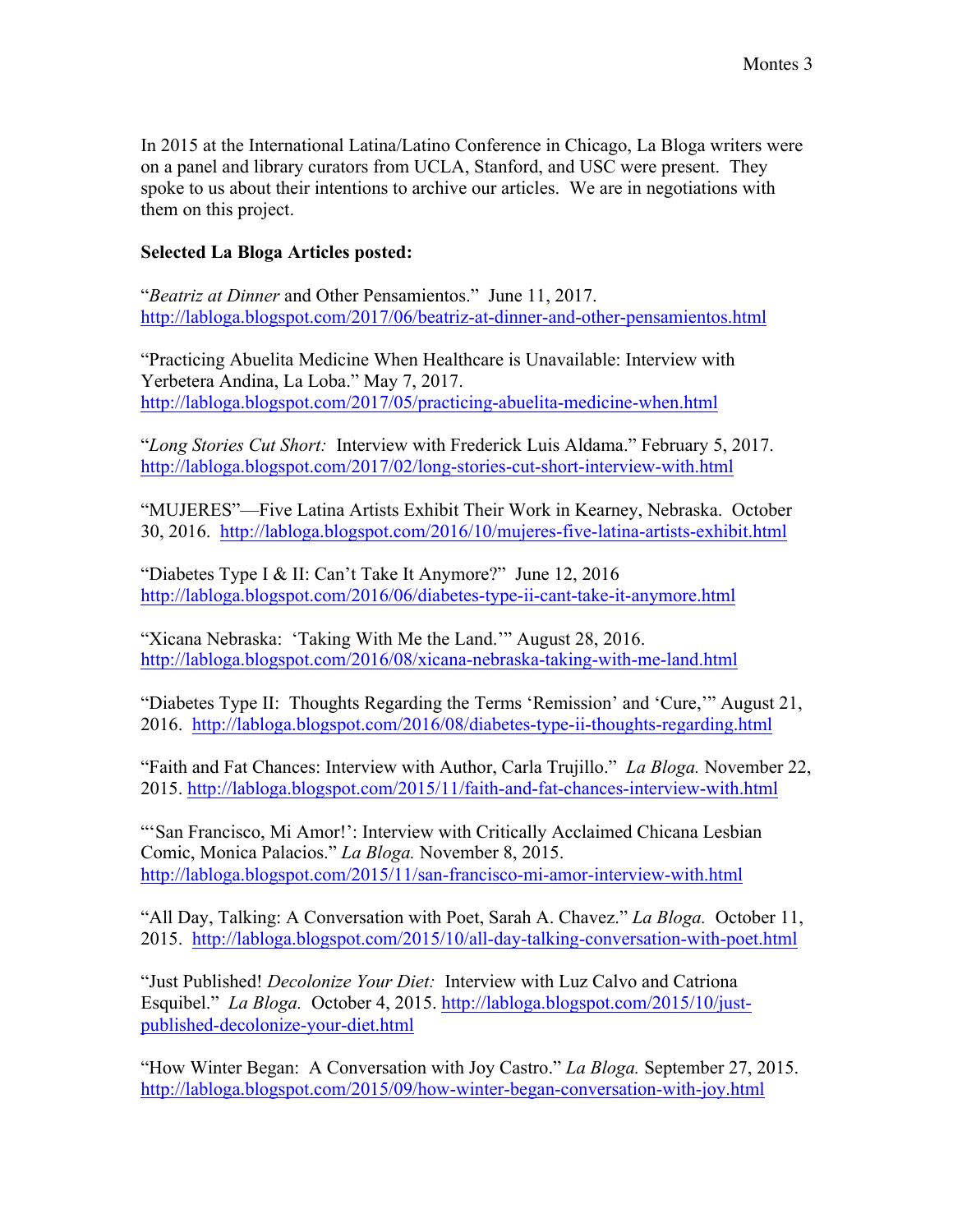"Living in the Fourth Dimension: A Literary Experience Guiding Readers to an Understanding of Schizophrenia." *La Bloga.* September 13, 2015. http://labloga.blogspot.com/2015/09/living-in-fourth-dimension-literary.html

"Testing Your Blood: The Importance and the Expense." *La Bloga.* August 2, 2015. http://labloga.blogspot.com/2015/08/testing-your-blood-importance-and.html

"Con La Familia: Healing, Medicine, Palabras." *La Bloga.* August 16, 2015. http://labloga.blogspot.com/2015/08/con-la-familia-healing-medicine-palabras.html

"Creating Art from Diabetes: An interview with ire'ne lara silva on enduring azucares." *La Bloga*. July 5, 2015. http://labloga.blogspot.com/2015/07/creating-art-from-diabetesinterview.html

"Interview with Carmen Tafolla, The 2015 Texas State Poet Laureate. *La Bloga.* June 21, 2015. http://labloga.blogspot.com/2015/06/interview-with-carmen-tafolla-2015.html

"Memorial Day Tribute to Mi Papa." *La Bloga.* May 24, 2015. http://labloga.blogspot.com/2015/05/memorial-day-tribute-to-mi-papa.html

"Ruth Behar Interview, From the Island: Cuba and Re-Establishing Ties." *La Bloga.* February 15, 2015. http://labloga.blogspot.com/2015/02/ruth-behar-interview-fromisland-cuba.html

"Honoring Michelle Serros: Two Poems." *La Bloga.* January 18, 2015. http://labloga.blogspot.com/2015/01/honoring-michele-serros-two-poems.html

"A Letter to You, Dear Caregiver." *La Bloga.* December 21, 2014. http://labloga.blogspot.com/2014/12/a-letter-to-you-dear-caregiver.html

"What We Read, What We Eat: The Library, Our Food, and Books." *La Bloga.* December 7, 2014. http://labloga.blogspot.com/2014/12/what-we-read-what-we-eatlibrary-our.html

"The Body With Diabetes: Interview With Christina Elizabeth Rodriguez." *La Bloga.* November 23, 2014. http://labloga.blogspot.com/2014/11/how-body-works-withdiabetes-interview.html

"Celebrating the 20<sup>th</sup> Anniversary of *Massacre of the Dreamers*: Interview With Ana Castillo." *La Bloga.* November 9, 2014. http://labloga.blogspot.com/2014/11/celebrating-20th-anniversary-of.html

"Los Muertos en este Dia: Testimonios, or Little Stories (Some True, Some Not)." *La Bloga.* November 2, 2014. http://labloga.blogspot.com/2014/11/los-muertos-en-este-diatestimonios-or.html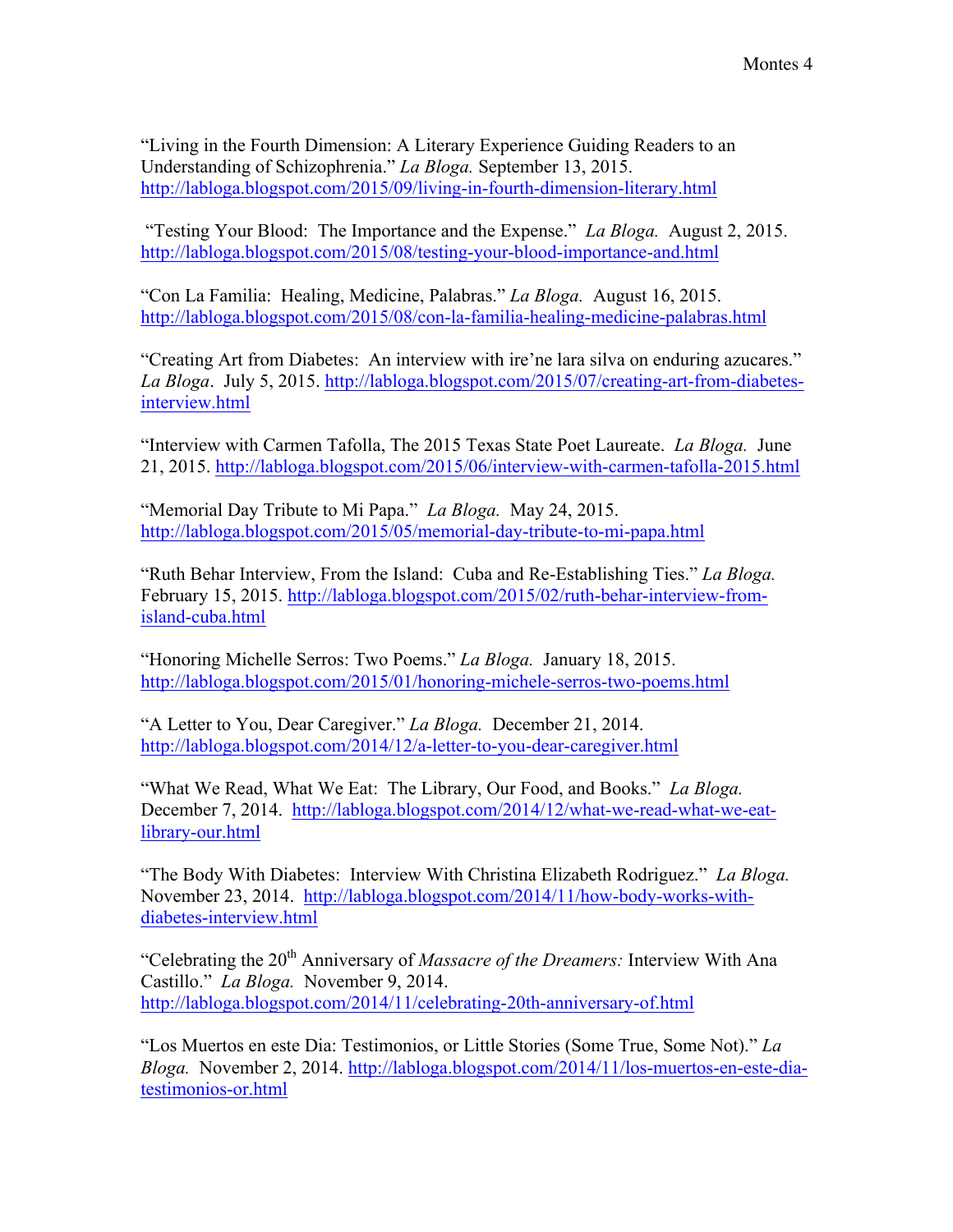"Latinas and Latinos in the Midwest: Past, Present, and Future: The National Association for Chicana and Chicano Studies (NACCS) FOCO in Kansas City, Missouri." *La Bloga.* October 26, 2014. http://labloga.blogspot.com/2014/10/latinas-andlatinos-in-midwest-past.html

"The Violent Foam: Returning to Poet Daisy Zamora." *La Bloga.* October 12, 2014. http://labloga.blogspot.com/2014/10/the-violent-foam-returning-to-poet.html

"Sílabas de Viento/Syllables of Wind: An Interview with Poet Xánath Caraza." *La Bloga.* September 28, 2014. http://labloga.blogspot.com/2014/09/silabas-devientosyllables-of-wind.html

"Urban Farm Gardening, Cooking, with Luz Calvo & Catriona Esquibel: Decolonize Your Diet Conversations." *La Bloga.* September 14, 2014. http://labloga.blogspot.com/2014/09/urban-farm-gardening-cooking-with-luz.html

"The Cha Cha Files: a Chapina Interview with Maya Chinchilla!" *La Bloga.* August 31, 2014. http://labloga.blogspot.com/2014\_08\_01\_archive.html

"Diabetes on Madison Avenue, in New York, and Becoming a Xicana Foodie Activist." *La Bloga.* August 3, 2014. http://labloga.blogspot.com/2014/08/diabetes-on-madisonavenue-in-new-york.html

"La Bloga 'in person' in Chicago: Celebrating 10 Years and Over 1 Million Readers." *La Bloga.* July 20, 2014. http://labloga.blogspot.com/2014/07/la-bloga-in-person-inchicago.html

"Up Close and Personal: What It Was Like When Verónica Reyes Heard She Won First Place." *La Bloga.* July 6, 2014. http://labloga.blogspot.com/2014/07/up-close-andpersonal-what-it-was-like.html

"Talking About *Lavando La Dirty Laundry:* Interview with Writer, Natalia Treviño!" *La Bloga.* June 22, 2014. http://labloga.blogspot.com/2014/06/talking-about-lavando-ladirty-laundry.html

"Learning, Witnessing, on The Pine Ridge Lakota Reservation." *La Bloga.* June 8, 2014. http://labloga.blogspot.com/2014/06/learning-witnessing-on-pine-ridge.html

"Chicana/Latina Hair: A Discussion About Identity and Your Pelo Journey!" *La Bloga.* May 25, 2014. http://labloga.blogspot.com/2014/05/chicanalatina-hair-discussionabout.html

"Of Book Burning, Wild Nightmares, Love Lost and Found: An Interview with Lucha Corpi." *La Bloga.* May 11, 2014. http://labloga.blogspot.com/2014/05/of-bookburning-wild-nightmares-love.html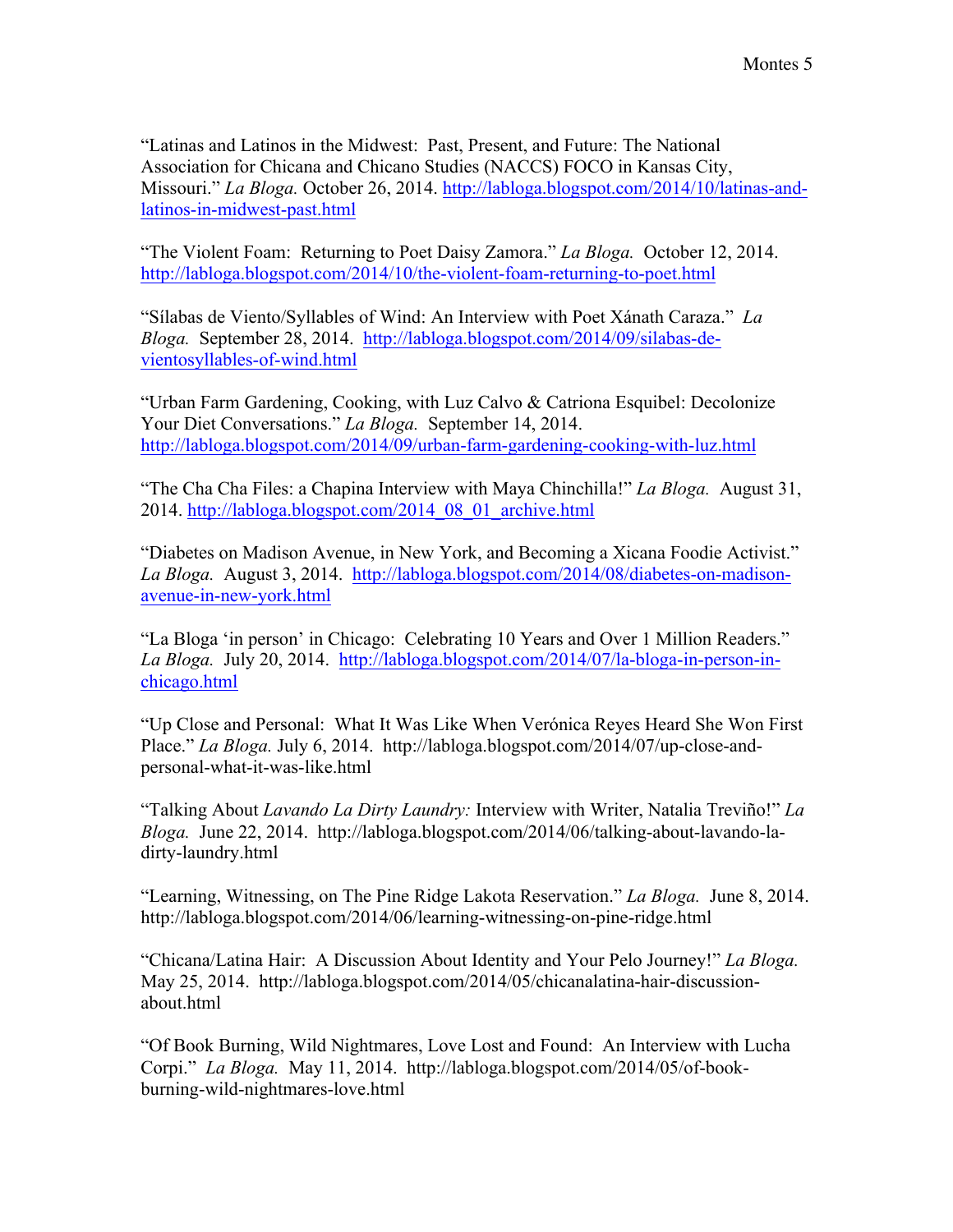"Exploration in Cyclical Trauma: Adelina Anthony Talks About Her Film, *Bruising for Besos."* La Bloga. April 27, 2014. http://labloga.blogspot.com/2014/04/exploration-incyclical-trauma-adelina.html

"Poet, Lorenzo Herrera y Lozano's *Amorcito Maricón:* The Interview." *La Bloga.* April 13, 2014. http://labloga.blogspot.com/2014/04/poet-lorenzo-herrera-y-lozanosamorcito.html

"Ever on the Alert: Earthquakes and Sandhill Cranes." *La Bloga.* March 30, 2014. http://labloga.blogspot.com/2014/03/ever-on-alert-earthquakes-and-sandhill.html

"La Bloga Celebrates 10 Years and Over 1 Million Readers! Talking About Chris Abani's Novels and Poetry." *La Bloga.* March 16, 2014. http://labloga.blogspot.com/2014/03/la-bloga-celebrates-10-years-and-over-1.html

"Critical Thinking: What an Ethnic Studies Class Looks Like." *La Bloga*. February 17, 2013.) http://labloga.blogspot.com/2013/02/critical-thinking-what-ethnic-studies.html

"Teaching the Chicana and Chicano 'Body.'" *La Bloga.* August 18, 2013. http://labloga.blogspot.com/2013/08/teaching-chicana-and-chicano-body.html

## **Selected Citations of My Work:**

*Light in the Dark: Luz En Lo Oscuro. Rewriting Identity, Spirituality, Reality – Gloria E. Anzaldúa.* Ed. Analouise Keating. Durham: Duke University Press, 2015.

Modern Language Association Conference (MLA) paper by Jennifer Lozano, University of Illinois at Urbana-Champaign. "Convergence Cultura? Reevaluating New Media Scholarship through a Latina/Latino Literary Blog, *La Bloga*." January 4, 2013.

#### **TEACHING EXPERIENCE:**

Associate Professor, University of Nebraska-Lincoln, 2006- present Assistant Professor, University of Nebraska-Lincoln, 2000-2006 Postdoctoral Research Fellow, University of Illinois at Urbana-Champaign,

taught one course spring 2004 (see below under "course taught") Lecturer, University of California, Santa Barbara, 1998-2000 Teaching Assistant, University of Denver, Colorado, 1992-1996 Redondo Union High School, Redondo Beach, California, 1989-1991 El Segundo High School, El Segundo, California, 1985-1989 Hawthorne High School, Hawthorne, California, 1984-1985 Edison Jr. High School, Los Angeles, California, 1982-1984

Courses Taught (UNL):

Advanced Creative Writing, Fiction, ENG 452 (F 2007) Introduction to Creative Wrtiting, Fiction, ENG 212 (Summer 2017) American Novels II, ENG 4/805 (S 2003, S2013, S2014, S2015, S2016, S2017)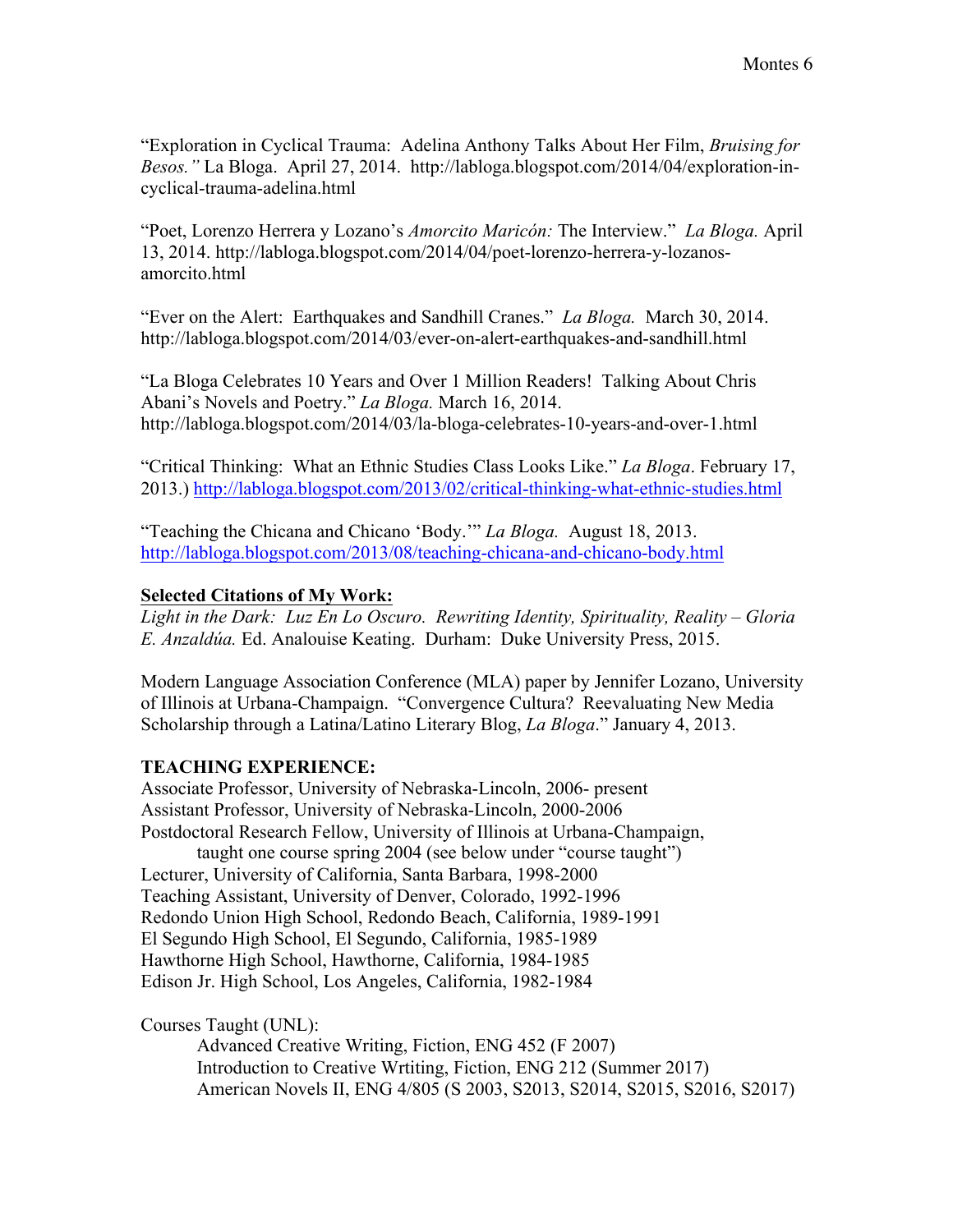Chicana and Chicano Literature, ENG 245D (F 2000, F 2001, S 2002, S 2003, F 2003, S 2005, F 2005, S 2007, F2013, S2017) Chicana and Latina Literature & Theory, ENG 945/971 (S 2002, F 2006, S2008, S2015) Chicana and Latina Literature & Theory, ENG 498/898 (F 2003, S 2005, F 2012, S2016) Ethnic Studies, ETHN 100 (F 2000, F 2001, F 2005, F2010) Ethnic Studies, ETHN 400 (F 2008) Gay and Lesbian Drama, ENG 401K/801K Gay and Lesbian Literature, ENG 212 (S 2006, S2007, F2009, S2016) Intro to U.S. Latino Studies, ETHN 202 (S2013) Latinos in Film, ENG 344 (S2010) Novels After Dreiser, ENG 4/805 (S 2001, S2012,) Survey of Late American Literature, ENG 361B (S 2001, F 2002) Introduction to the Writing of Fiction, ENG 252 (F 2002, SSPre2017)

Course Taught (University of Illinois at Urbana-Champaign): Reconfiguring Traditional Borderlands in Chicana and Latina Literature, LLS 296, Section #4 (S 2004)

**CONFERENCE PAPERS** (academic and creative writing)**:**

"Gloria Anzaldúa, Rhetorical Plasticity, and the Means of Agency." The American Studies Association Conference (ASA). Chicago, Illinois. November 9 -12, 2017.

"Gloria Anzaldúa's Naguala Cuerpo." The Society for the Study of American Women Writers (SSAWW). Bordeaux, France. July 8-14, 2017.

"Divergent Thinking: Reclaiming, Rethinking Ancestral and Indigenous Healing Practices in the Poetry of ire'ne lara silva." *The Society for the Study of Gloria Anzaldúa* (SSGA). San Antonio, Texas. November 4, 2016.

"Celebrating Chicano Author, John Rechy." Associated Writing Programs (AWP). Pasadena, California. March 30-April 2, 2016.

Featured Panel Speaker: "Diabetes: Our National Disease," at The Society for the Study of Gloria Anzaldúa (SSGA) Conference. University of Texas, Austin. May 29, 2015.

Featured Panel Speaker: "Glucose Logs: Anzaldúa and the Story of Blood." El Mundo Zurdo: The International Conference on the Life and Work of Gloria Anzaldúa. University of Texas at San Antonio. November 16, 2013.

"The Diabetes Mestizaje Cronica: Theory and Practice." The 1<sup>st</sup> Biennial U.S. Latina/o Literary Theory and Criticism Conference, "Haciendo Caminos: Mapping the Futures of U.S. Latina/o Literatures." City University of New York (John Jay College of Criminal Justice). March 8, 2013.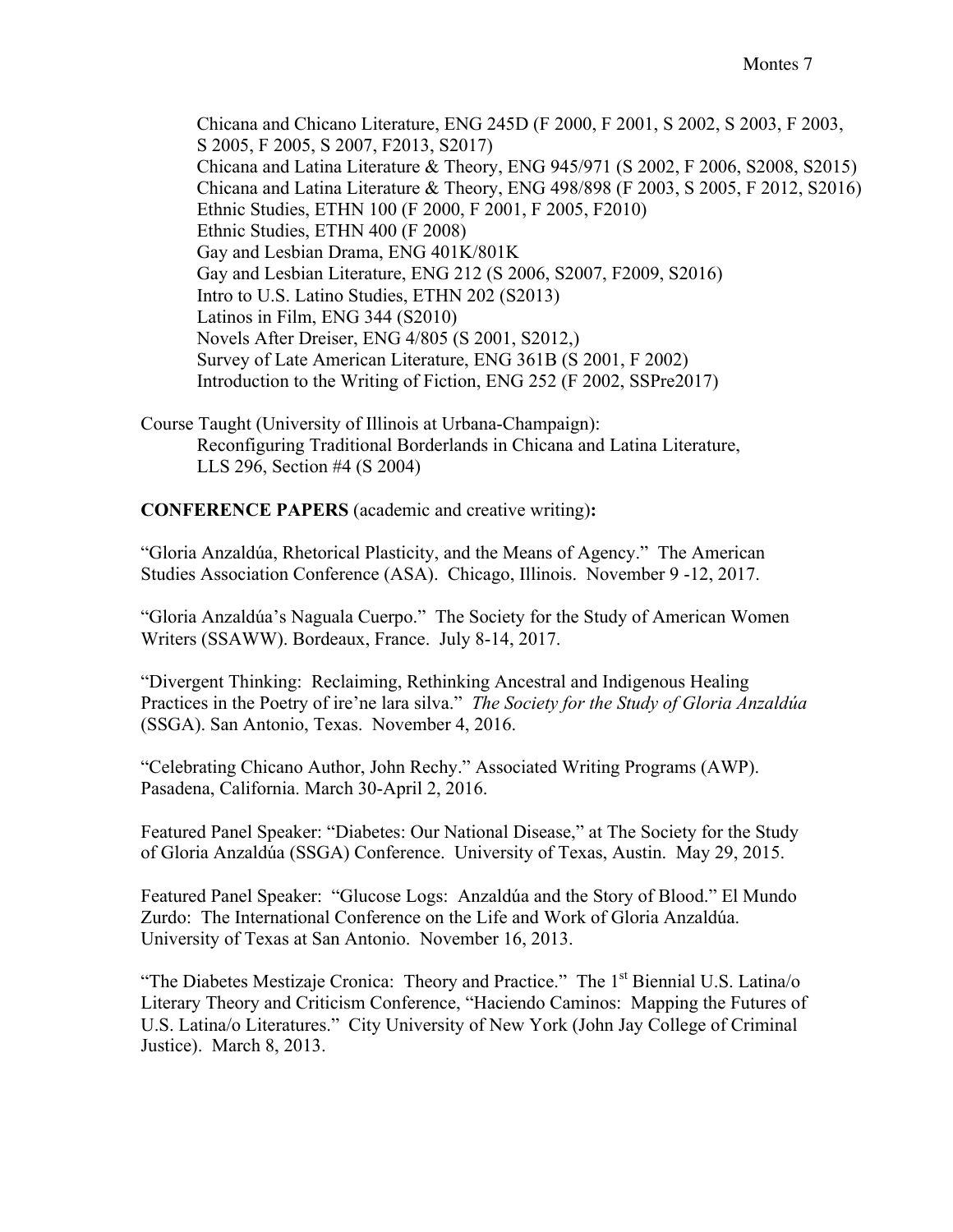"The Diabetes Chronicles." The Modern Language Association. Panel: "Life Writing and Invention in Latina Memoir and Fiction." Boston, MA. January 4, 2013.

## **INVITED TALKS:**

Invited Feature Speaker: "The Diabetes Chronicles," University of California, Santa Cruz (UCSC). Chicano/Latino Resource Center and The Latin American and Latino Studies Department. April 4, 2016.

Invited Featured Speaker : "Day of the Dead Reading Series" at The Writer's Place, Kansas City, Missouri. (hosted by University of Missouri, Kansas City), November 6, 2015.

# **HONORS, APPOINTMENTS:**

University of Nebraska Press, Board Appointment, 2014-present Sheldon Art Museum, Advisory Board Appointment, 2010- 2015

# **PROFESSIONAL ACTIVITIES:**

Reviewed manuscript for University of Texas Press, 2015 Reviewer for *Latino Studies,* Fall/Spring 2012-2013 Reviewer for *MELUS* (Journal for The Society for the Study of the Multi-Ethnic Literature of the U.S.), Fall 2006, Spring 2007, Fall 2007, Fall 2008, Fall 2009, Fall 2010, Fall 2011, Fall 2012 Reviewer, *Legacy: A Journal of American Women Writers,* Fall 2008, 2010, 2011 Reviewer, *Aztlán: A Journal of Chicano Studies,* Fall 2007, Fall 2008, 2012 Reader, Macondo, Sandra Cisneros' group, 2004, 2006, 2014 Peer Reviewer, "Literature Compass," (Blackwell Publishing) on-line journal, fall 2005. Judge, PEN WEST Fiction Awards, 2004

# **PROFESSIONAL AFFILIATIONS:**

PEN West Modern Language Association (MLA) American Studies Association (ASA) American Association of University Professor (AAUP) The Society for the Study of Gloria Anzaldúa (co-founder and member) Macondo (member of author Sandra Cisneros' professional writing group)

# **SERVICE:**

National:

- Co-Founder, Member, *Society for the Study of Gloria Anzaldúa* Fall 2007 present
- Conference Organizing Committee, Member, *Society for the Study of Gloria Anzaldúa,* 2016, 2014, 2012 Conferences.
- Member, MLA Executive Committee: Division on "Women's Studies in Language and Literature," (elected by MLA national ballot) Fall 2007 – 2012
- Nomination Chair for Macondo, author Sandra Cisneros' writing group, 2005 and 2006
- Chair, Modern Language Association (MLA) Division on Chicana and Chicano Literature. January 2003-December 2003.